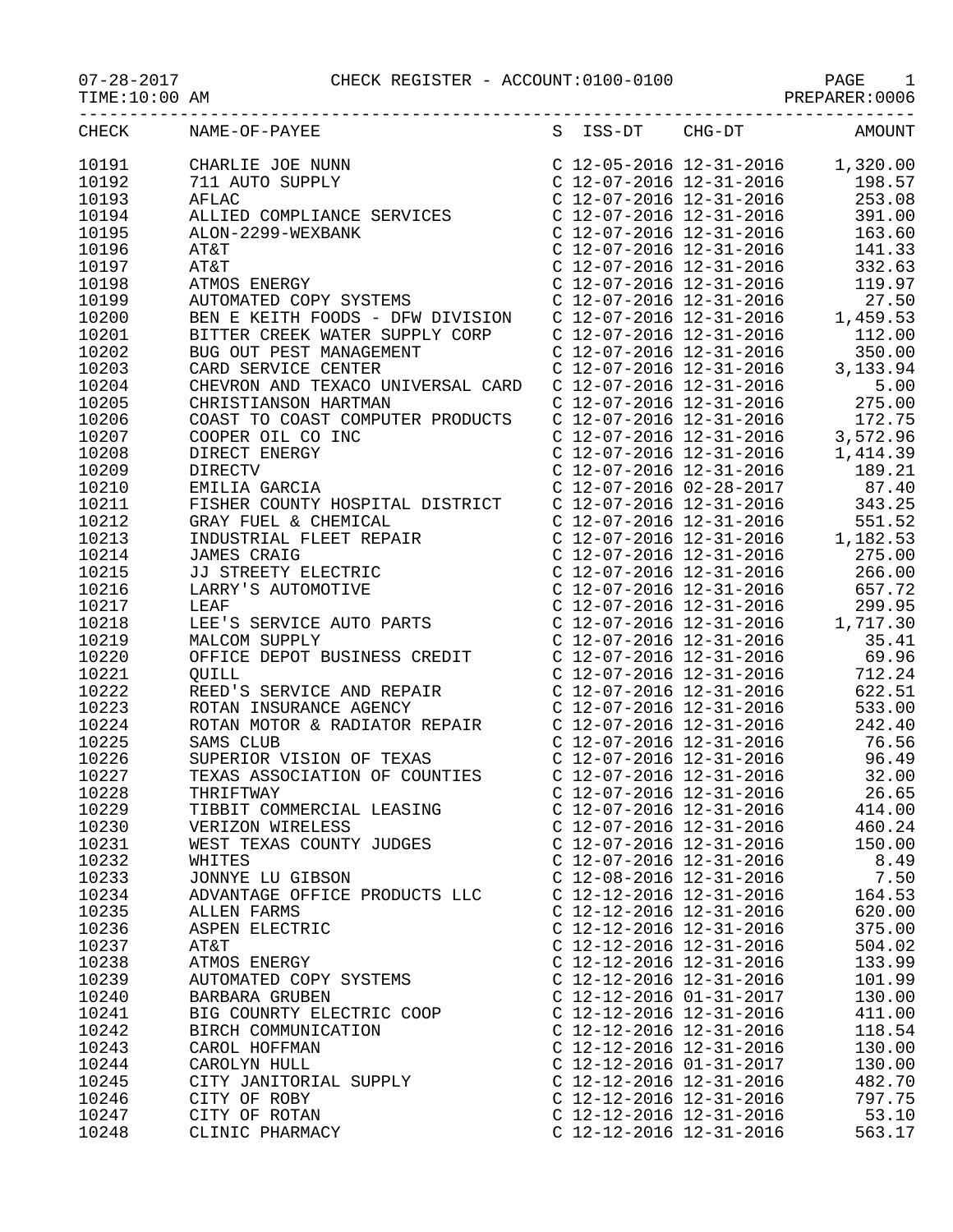07-28-2017 CHECK REGISTER - ACCOUNT:0100-0100 PAGE 2

| CHECK          | S ISS-DT CHG-DT AMOUNT<br>NAME-OF-PAYEE                     |                                                      |                   |
|----------------|-------------------------------------------------------------|------------------------------------------------------|-------------------|
| 10249          |                                                             |                                                      |                   |
| 10250          |                                                             |                                                      |                   |
| 10251          |                                                             |                                                      |                   |
| 10252          |                                                             |                                                      |                   |
| 10253          |                                                             |                                                      |                   |
| 10254          |                                                             |                                                      |                   |
| 10255          |                                                             |                                                      |                   |
| 10256          |                                                             |                                                      |                   |
| 10257          |                                                             |                                                      |                   |
| 10258          |                                                             |                                                      |                   |
| 10259          |                                                             |                                                      |                   |
| 10260          |                                                             |                                                      |                   |
| 10261          |                                                             |                                                      |                   |
| 10262          |                                                             |                                                      |                   |
| 10263          |                                                             |                                                      |                   |
| 10264          |                                                             |                                                      |                   |
| 10265          |                                                             |                                                      |                   |
| 10266          |                                                             |                                                      |                   |
| 10267          |                                                             |                                                      |                   |
| 10268          |                                                             |                                                      |                   |
| 10269          |                                                             |                                                      |                   |
| 10270          |                                                             |                                                      |                   |
| 10271          |                                                             |                                                      |                   |
| 10272          |                                                             |                                                      |                   |
| 10273          |                                                             |                                                      |                   |
| 10274          |                                                             |                                                      |                   |
| 10275          |                                                             |                                                      |                   |
| 10276          |                                                             |                                                      |                   |
| 10277          |                                                             |                                                      |                   |
| 10278          |                                                             |                                                      |                   |
| 10279          |                                                             |                                                      |                   |
| 10280          |                                                             |                                                      |                   |
| 10281          |                                                             |                                                      |                   |
| 10282          |                                                             |                                                      |                   |
| 10283          |                                                             |                                                      |                   |
| 10284          |                                                             |                                                      |                   |
| 10285<br>10286 |                                                             |                                                      |                   |
|                |                                                             |                                                      |                   |
| 10287          | SHANNON FLANAGAN                                            | $C$ 12-12-2016 12-31-2016                            | 130.00            |
| 10288<br>10289 | SOUTHERN TIRE MART, LLC<br>SYLVESTER-MCCAULLEY WATER SUPPLY | C 12-12-2016 12-31-2016<br>$C$ 12-12-2016 12-31-2016 | 1,032.12<br>35.34 |
| 10290          | T & K AG CENTER                                             | C $12 - 12 - 2016$ $12 - 31 - 2016$                  | 26.81             |
| 10291          | TEXAS ASSOCIATION OF COUNTIES                               | C $12 - 12 - 2016$ $12 - 31 - 2016$                  | 175.00            |
| 10292          | TEXAS ASSOCIATION OF COUNTIES                               | $C$ 12-12-2016 12-31-2016                            | 5,537.00          |
| 10293          | TEXAS SOCIAL SECURITY PROGRAM                               | C 12-12-2016 12-31-2016                              | 35.00             |
| 10294          | THRIFTWAY                                                   | $C$ 12-12-2016 12-31-2016                            | 36.65             |
| 10295          | TIBBIT COMMERCIAL LEASING                                   | C 12-12-2016 12-31-2016                              | 414.00            |
| 10296          | WARREN CAT                                                  | C 12-12-2016 12-31-2016                              | 1,499.78          |
| 10297          | WESTAIR-PRAXAIR DIST. INC                                   | $C$ 12-12-2016 12-31-2016                            | 29.28             |
| 10298          | WHITES                                                      | $C$ 12-12-2016 12-31-2016                            | 149.75            |
| 10299          | WTG FUELS INC                                               | C 12-12-2016 12-31-2016                              | 230.34            |
| 10300          | JONNYE LU GIBSON                                            | C 12-12-2016 12-31-2016                              | 12.50             |
| 10301          | AIRGAS-SOUTHWEST                                            | C 12-13-2016 12-31-2016                              | 134.76            |
| 10302          | ANGIE PIPPIN                                                | C $12 - 13 - 2016$ $12 - 31 - 2016$                  | 77.41             |
| 10303          | ANJELIKA ALMANZA                                            | C $12 - 13 - 2016$ $12 - 31 - 2016$                  | 10.00             |
| 10304          | ARCHIE HOLMAN                                               | C 12-13-2016 12-31-2016                              | 10.00             |
| 10305          | AT&T                                                        | C 12-13-2016 12-31-2016                              | 960.88            |
|                |                                                             |                                                      |                   |

10306 BBVA COMPASS C 12-13-2016 12-31-2016 7,266.03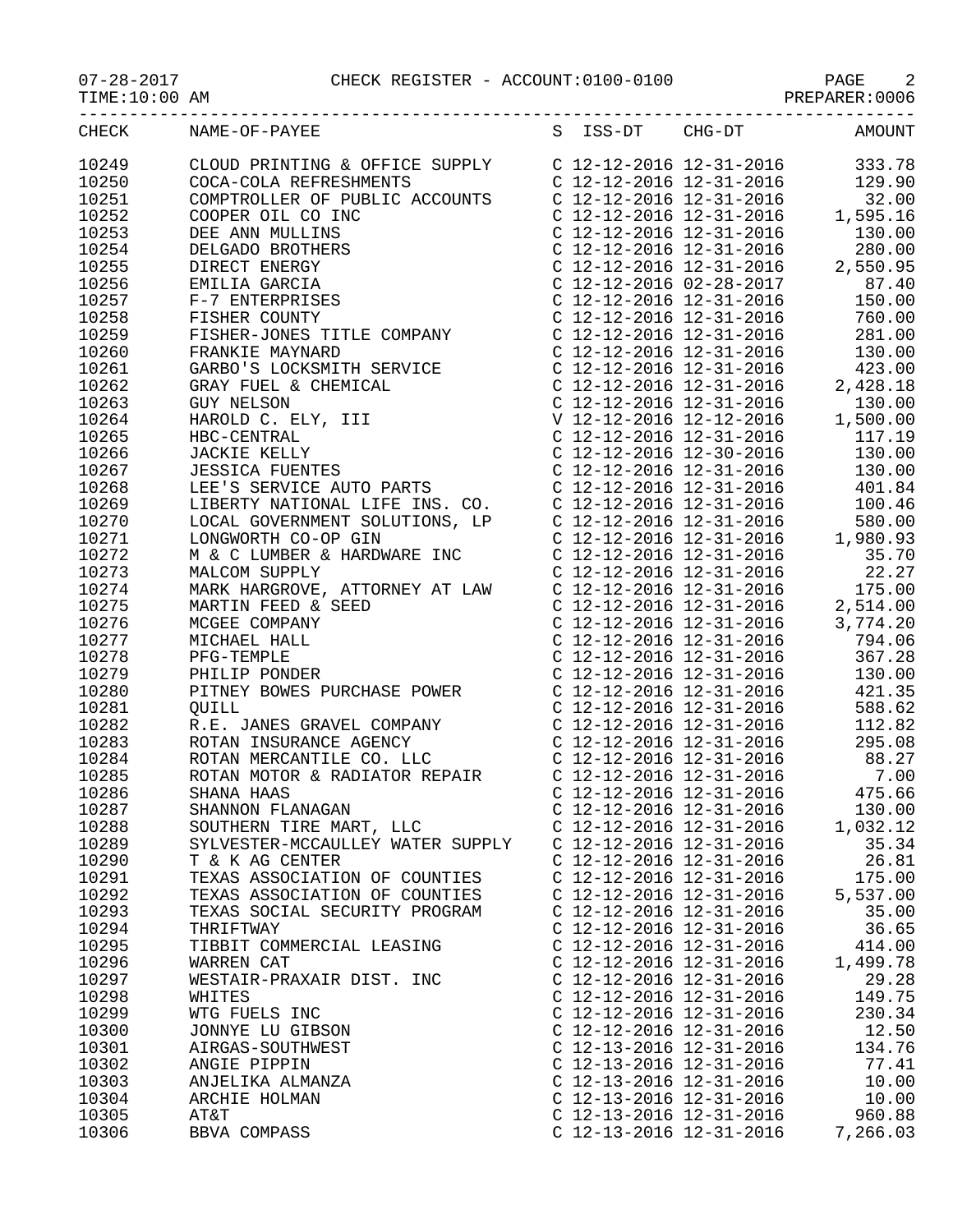CHECK REGISTER - ACCOUNT:0100-0100 PAGE 3

10329 GARY JONES C 12-13-2016 01-30-2017 10.00 10330 GRAY FUEL & CHEMICAL C 12-13-2016 12-31-2016 112.28 10331 HERBERT MOORE C 12-13-2016 12-31-2016 10.00 10332 HILLIARD OFFICE SOLUTIONS C 12-13-2016 12-31-2016 223.48 10333 JESSIE MANNING C 12-13-2016 12-31-2016 10.00 10334 JOANNA CHAVIRA I 12-13-2016 12-13-2016 10.00 10335 JOE LIMONES C 12-13-2016 12-31-2016 10.00 10336 JOHN DEERE FINANCIAL C 12-13-2016 12-31-2016 1,837.84 10337 KEVIN TREVILLIAN C 12-13-2016 12-31-2016 10.00 10338 MARIA ROCHA C 12-13-2016 02-28-2017 10.00 10339 MARY ARENIVAS I 12-13-2016 12-13-2016 10.00 10340 MELINDA WARREN I 12-13-2016 12-13-2016 10.00 10341 MICAELA MARTINEZ C 12-13-2016 12-31-2016 10.00 10342 MICHAEL HERTEL C 12-13-2016 12-31-2016 10.00 10343 MISTY MCWILLIAMS I 12-13-2016 12-13-2016 10.00 10344 MONTE MORROW C 12-13-2016 12-31-2016 10.00 10345 NOWLIN FARM SERVICES C 12-13-2016 12-31-2016 63.65 10346 O'REILLY AUTOMOTIVE, INC C 12-13-2016 12-31-2016 23.98 10347 PAMLA HARRIS C 12-13-2016 12-31-2016 10.00 10348 PATRICIA MORIN C 12-13-2016 12-31-2016 10.00 10349 PATRICIA WHITEFILED I 12-13-2016 12-13-2016 10.00 10350 PAUL HANNEMAN C 12-13-2016 12-31-2016 1,885.66 10351 PAUL SCOTT C 12-13-2016 12-31-2016 5,680.00 10352 REED'S SERVICE AND REPAIR C 12-13-2016 12-31-2016 150.00 10353 RICHARD STUART C 12-13-2016 01-31-2017 10.00 10354 ROTAN MOTOR & RADIATOR REPAIR C 12-13-2016 12-31-2016 7.00 10355 ROY GARCIA I 12-13-2016 12-13-2016 10.00 10356 SAMS CLUB C 12-13-2016 12-31-2016 384.62 10357 SANDY WATSON C 12-13-2016 01-31-2017 10.00 10358 SWEETWATER STEEL COMPANY, LTD. C 12-13-2016 12-31-2016 743.80 10359 TEXAS ASSOCIATION OF COUNTIES C 12-13-2016 12-31-2016 20,845.13 10360 TEXAS ASSOCIATION OF COUNTIES V 12-13-2016 12-13-2016 60.00 10361 TIMOTHY SMITH C 12-13-2016 01-31-2017 10.00 10362 YELLOWHOUSE MACHINERY CO C 12-13-2016 12-31-2016 1,548.68 10363 AQUAONE INC. C 12-14-2016 12-31-2016 17.23 10364 Harold C. Ely, III C 12-22-2016 12-31-2016 1,500.00

| $07 - 28 - 2017$ |
|------------------|
|------------------|

TIME:10:00 AM PREPARER:0006

| CHECK | NAME-OF-PAYEE                                                | S ISS-DT                  | CHG-DT                              | AMOUNT   |
|-------|--------------------------------------------------------------|---------------------------|-------------------------------------|----------|
| 10307 | BEN E KEITH FOODS - DFW DIVISION     C 12-13-2016 12-31-2016 |                           |                                     | 1,365.72 |
| 10308 | BIG COUNRTY ELECTRIC COOP                                    |                           | $C$ 12-13-2016 12-31-2016           | 277.00   |
| 10309 | BIG COUNTRY OVERHEAD DOOR, INC                               | $C$ 12-13-2016 12-31-2016 |                                     | 2,133.23 |
| 10310 | BRANDI DUNIVEN                                               |                           | C 12-13-2016 12-31-2016             | 10.00    |
| 10311 | BROOKS DIESEL SERVICE                                        |                           | C 12-13-2016 12-31-2016             | 1,144.08 |
| 10312 | BURNICE CLAWSON                                              |                           | I 12-13-2016 12-13-2016             | 10.00    |
| 10313 | CHESTER WARSHAW                                              |                           | C 12-13-2016 12-31-2016             | 10.00    |
| 10314 | CHRISTENE BARTON                                             |                           | C 12-13-2016 12-31-2016             | 10.00    |
| 10315 | CYNTHIA MCCLAIN                                              |                           | I 12-13-2016 12-13-2016             | 10.00    |
| 10316 | DANNY CLAWSON                                                |                           | C 12-13-2016 02-28-2017             | 10.00    |
| 10317 | DEBORAH POND                                                 |                           | C 12-13-2016 12-31-2016             | 10.00    |
| 10318 | DEBORAH SOULES                                               |                           | C 12-13-2016 12-31-2016             | 10.00    |
| 10319 | DEVON CHALLIS                                                |                           | I 12-13-2016 12-13-2016             | 10.00    |
| 10320 | DON ETHERIDGE                                                |                           | C $12 - 13 - 2016$ $01 - 30 - 2017$ | 10.00    |
| 10321 | DONNA GASPAR                                                 |                           | I 12-13-2016 12-13-2016             | 10.00    |
| 10322 | DONOVAN CARRION                                              |                           | I 12-13-2016 12-13-2016             | 10.00    |
| 10323 | ELECTION SYSTEMS & SOFTWARE                                  |                           | C $12 - 13 - 2016$ $12 - 31 - 2016$ | 3,848.80 |
| 10324 | EMILIA GARCIA                                                |                           | C 12-13-2016 12-31-2016             | 31.39    |
| 10325 | EMILIA GARCIA                                                |                           | C 12-13-2016 02-28-2017             | 37.95    |
| 10326 | ERIKA CASTILLO                                               |                           | C 12-13-2016 12-31-2016             | 10.00    |
| 10327 | FISHER COUNTY                                                |                           | C 12-13-2016 12-31-2016             | 70.00    |
| 10328 | GARY ADAMS                                                   | $C$ 12-13-2016 01-30-2017 |                                     | 10.00    |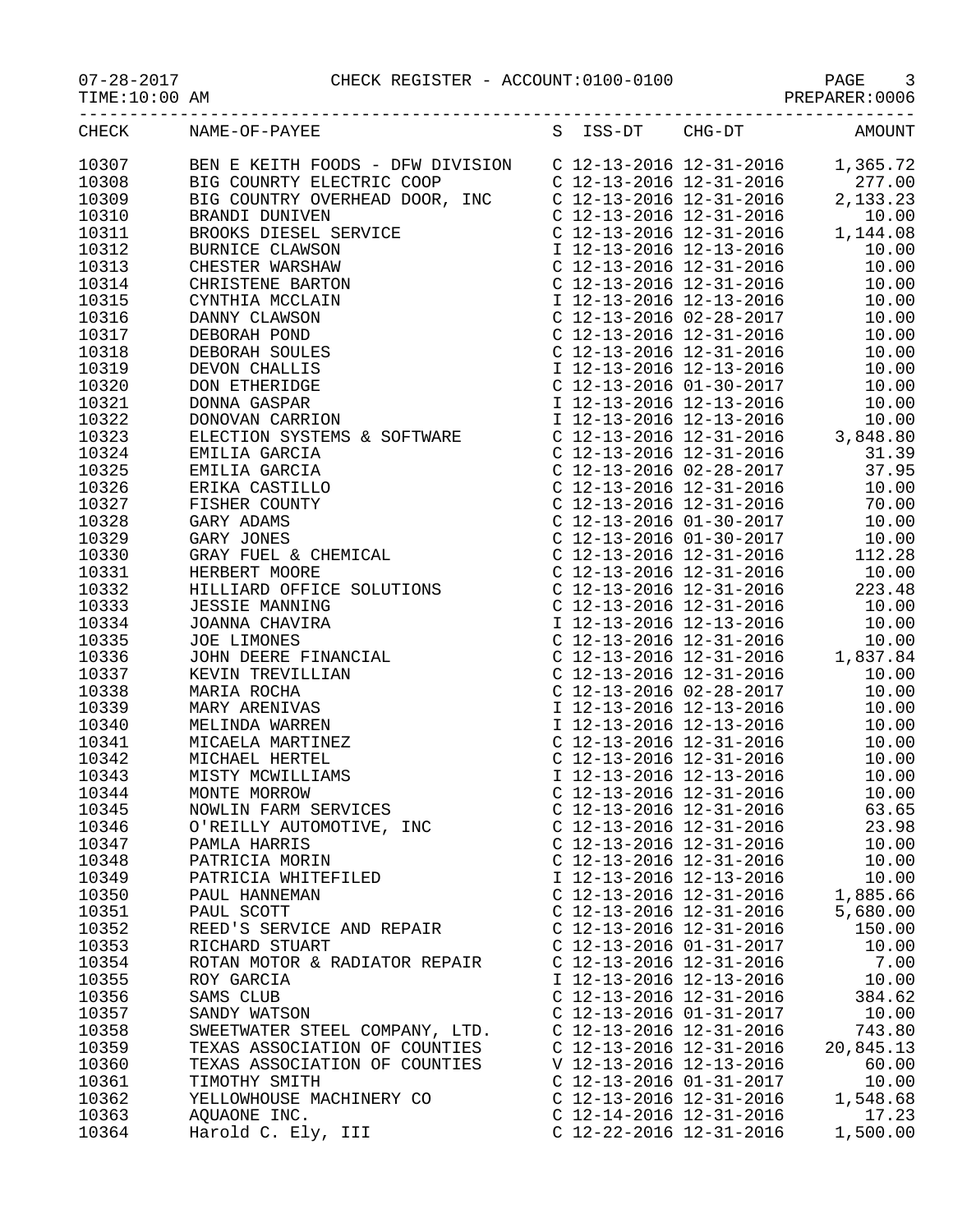## 07-28-2017 CHECK REGISTER - ACCOUNT:0100-0100 PAGE 4

PREPARER:0006

| CHECK          | NAME-OF-PAYEE                                                                                                                                                                                                                                      |                           |                                                                                                                                                                                                                                                                                                                                                                                               | S ISS-DT CHG-DT AMOUNT               |
|----------------|----------------------------------------------------------------------------------------------------------------------------------------------------------------------------------------------------------------------------------------------------|---------------------------|-----------------------------------------------------------------------------------------------------------------------------------------------------------------------------------------------------------------------------------------------------------------------------------------------------------------------------------------------------------------------------------------------|--------------------------------------|
| 10365          | 50 JONNYE LU GIBSON<br>7.50 C 12-27-2016 12-31-2016<br>7.50 C 12-28-2016 01-31-2017 151.62<br>ABILENE EQUIPMENT CENTER<br>C 12-28-2016 01-31-2017 23.16                                                                                            |                           |                                                                                                                                                                                                                                                                                                                                                                                               |                                      |
| 10366          |                                                                                                                                                                                                                                                    |                           |                                                                                                                                                                                                                                                                                                                                                                                               |                                      |
| 10367          |                                                                                                                                                                                                                                                    |                           |                                                                                                                                                                                                                                                                                                                                                                                               |                                      |
| 10368          |                                                                                                                                                                                                                                                    |                           |                                                                                                                                                                                                                                                                                                                                                                                               |                                      |
| 10369          |                                                                                                                                                                                                                                                    |                           |                                                                                                                                                                                                                                                                                                                                                                                               |                                      |
| 10370          |                                                                                                                                                                                                                                                    |                           |                                                                                                                                                                                                                                                                                                                                                                                               |                                      |
| 10371          |                                                                                                                                                                                                                                                    |                           |                                                                                                                                                                                                                                                                                                                                                                                               |                                      |
| 10372          | ABILENE HYDRAULICS, LLC<br>ABILENE HYDRAULICS, LLC<br>AFLAC<br>AQUAONE INC.<br>C 12-28-2016 01-31-2017<br>C 12-28-2016 01-31-2017<br>C 12-28-2016 01-31-2017<br>C 12-28-2016 01-31-2017<br>C 12-28-2016 01-31-2017<br>C 12-28-2016 01-31-2017<br>C |                           |                                                                                                                                                                                                                                                                                                                                                                                               |                                      |
| 10373          |                                                                                                                                                                                                                                                    |                           | $C$ 12-28-2016 01-31-2017                                                                                                                                                                                                                                                                                                                                                                     |                                      |
| 10374          | BEN E KEITH FOODS - DFW DIVISION C 12-28-2016 01-31-2017<br>CARD SERVICE CENTER CLINIC PHARMACY C 12-28-2016 01-31-2017 2,<br>COAST TO COAST COMPUTER PRODUCTS C 12-28-2016 01-31-2017 1,                                                          |                           |                                                                                                                                                                                                                                                                                                                                                                                               | 837.28                               |
| 10375          |                                                                                                                                                                                                                                                    |                           |                                                                                                                                                                                                                                                                                                                                                                                               | 2,216.77                             |
| 10376          |                                                                                                                                                                                                                                                    |                           |                                                                                                                                                                                                                                                                                                                                                                                               | 1,317.61                             |
| 10377          |                                                                                                                                                                                                                                                    |                           |                                                                                                                                                                                                                                                                                                                                                                                               | 89.97                                |
| 10378          |                                                                                                                                                                                                                                                    |                           | $C$ 12-28-2016 01-31-2017                                                                                                                                                                                                                                                                                                                                                                     | 1,292.12                             |
| 10379          |                                                                                                                                                                                                                                                    |                           |                                                                                                                                                                                                                                                                                                                                                                                               | 389.75                               |
| 10380          |                                                                                                                                                                                                                                                    |                           |                                                                                                                                                                                                                                                                                                                                                                                               | 3,888.44                             |
| 10381          | CONOCO-2586-WEXBANK<br>CONOCO-2586-WEXBANK<br>CONOCO-9137-WEXBANK<br>COOPER OIL CO INC<br>CORPORATE BILLING, LLC<br>DE LAGE LANDEN<br>DEREK HAMPTON                                                                                                |                           | $\begin{array}{llll} \texttt{C} & 12\texttt{-}28\texttt{-}2016 & 01\texttt{-}31\texttt{-}2017 \\ \texttt{C} & 12\texttt{-}28\texttt{-}2016 & 01\texttt{-}31\texttt{-}2017 \\ \texttt{C} & 12\texttt{-}28\texttt{-}2016 & 01\texttt{-}31\texttt{-}2017 \\ \texttt{C} & 12\texttt{-}28\texttt{-}2016 & 01\texttt{-}31\texttt{-}2017 \end{array} \qquad \begin{array}{ll} \texttt{3}\,, \texttt$ | 397.32                               |
| 10382          |                                                                                                                                                                                                                                                    |                           |                                                                                                                                                                                                                                                                                                                                                                                               | 235.96                               |
| 10383          |                                                                                                                                                                                                                                                    |                           | I 12-28-2016 12-28-2016                                                                                                                                                                                                                                                                                                                                                                       | 305.00                               |
| 10384          | DIRECTV                                                                                                                                                                                                                                            |                           | $C$ 12-28-2016 01-31-2017                                                                                                                                                                                                                                                                                                                                                                     | 194.21                               |
| 10385          |                                                                                                                                                                                                                                                    |                           |                                                                                                                                                                                                                                                                                                                                                                                               |                                      |
| 10386          |                                                                                                                                                                                                                                                    |                           |                                                                                                                                                                                                                                                                                                                                                                                               |                                      |
| 10387          |                                                                                                                                                                                                                                                    |                           |                                                                                                                                                                                                                                                                                                                                                                                               |                                      |
| 10388          |                                                                                                                                                                                                                                                    |                           |                                                                                                                                                                                                                                                                                                                                                                                               |                                      |
| 10389          | FISHER COUNTY APPRAISAL DISTRICT<br>FISHER COUNTY CHRONICLE<br>FISHER COUNTY CHRONICLE<br>C 12-28-2016 01-31-2017 49,330.49<br>C 12-28-2016 01-31-2017 346.50<br>GRANT WORKS V 12-28-2016 12-28-2016 6,161.44<br>ICS JAIL SUPPLIES INC. C          |                           |                                                                                                                                                                                                                                                                                                                                                                                               |                                      |
| 10390          | INTERSTATE BATTERY SYSTEM OF ABILEN C 12-28-2016 01-31-2017 184.57<br>JAMES TERRY C 12-28-2016 01-31-2017 7.00<br>LARRY'S AUTOMOTIVE C 12-28-2016 01-31-2017 1,928.95<br>LOCAL GOVERNMENT SOLUTIONS, LP C 12-28-2016 01-31-2017 555.               |                           |                                                                                                                                                                                                                                                                                                                                                                                               |                                      |
| 10391          |                                                                                                                                                                                                                                                    |                           |                                                                                                                                                                                                                                                                                                                                                                                               |                                      |
| 10392          |                                                                                                                                                                                                                                                    |                           |                                                                                                                                                                                                                                                                                                                                                                                               |                                      |
| 10393          |                                                                                                                                                                                                                                                    |                           |                                                                                                                                                                                                                                                                                                                                                                                               |                                      |
| 10394          |                                                                                                                                                                                                                                                    |                           |                                                                                                                                                                                                                                                                                                                                                                                               |                                      |
| 10395          | NATIONAL FAMILY CARE LIFE INSURANCE C 12-28-2016 01-31-2017 163.00                                                                                                                                                                                 |                           |                                                                                                                                                                                                                                                                                                                                                                                               |                                      |
| 10396          | PFG-TEMPLE                                                                                                                                                                                                                                         |                           | $C$ 12-28-2016 01-31-2017                                                                                                                                                                                                                                                                                                                                                                     | 925.42                               |
| 10397<br>10398 | OUILL<br>REED'S SERVICE AND REPAIR                                                                                                                                                                                                                 |                           | C 12-28-2016 01-31-2017<br>C 12-28-2016 01-31-2017                                                                                                                                                                                                                                                                                                                                            | 315.68                               |
| 10399          | ROBERT X. MARTINEZ WELDING<br>ROTAN INSURANCE AGENCY<br>ROTAN PUBLIC LIBRARY<br>RUSSELL HOUSTON<br>RUSSELL HOUSTON<br>C 12-28-2016 01-31-2017<br>C 12-28-2016 01-31-2017<br>C 12-28-2016 01-31-2017<br>C 12-28-2016 01-31-2017<br>C 12-28-2016 0   |                           |                                                                                                                                                                                                                                                                                                                                                                                               | 396.15                               |
| 10400          |                                                                                                                                                                                                                                                    |                           |                                                                                                                                                                                                                                                                                                                                                                                               | 500.00<br>355.00                     |
| 10401          |                                                                                                                                                                                                                                                    |                           |                                                                                                                                                                                                                                                                                                                                                                                               | C $12-28-2016$ $01-31-2017$ 5,000.00 |
| 10402          |                                                                                                                                                                                                                                                    |                           |                                                                                                                                                                                                                                                                                                                                                                                               | 400.00                               |
| 10403          | SHERRY WILLIAMSON, CLERK                                                                                                                                                                                                                           | $C$ 12-28-2016 02-28-2017 |                                                                                                                                                                                                                                                                                                                                                                                               | 35.00                                |
| 10404          | SUPERIOR VISION OF TEXAS                                                                                                                                                                                                                           | C 12-28-2016 01-31-2017   |                                                                                                                                                                                                                                                                                                                                                                                               | 84.52                                |
| 10405          | TEXAS ASSOCIATION OF COUNTIES                                                                                                                                                                                                                      | C 12-28-2016 01-31-2017   |                                                                                                                                                                                                                                                                                                                                                                                               | 38.00                                |
| 10406          | TEXAS ASSOCIATION OF COUNTIES                                                                                                                                                                                                                      | $C$ 12-28-2016 01-31-2017 |                                                                                                                                                                                                                                                                                                                                                                                               | 20,845.13                            |
| 10407          | TEXAS ASSOCIATION OF COUNTIES                                                                                                                                                                                                                      | $C$ 12-28-2016 01-31-2017 |                                                                                                                                                                                                                                                                                                                                                                                               | 175.00                               |
| 10408          | THE POLICE & SHERIFFS PRESS                                                                                                                                                                                                                        | C 12-28-2016 01-31-2017   |                                                                                                                                                                                                                                                                                                                                                                                               | 17.49                                |
| 10409          | THRIFTWAY                                                                                                                                                                                                                                          | C 12-28-2016 01-31-2017   |                                                                                                                                                                                                                                                                                                                                                                                               | 219.01                               |
| 10410          | VISTA                                                                                                                                                                                                                                              | $C$ 12-28-2016 01-31-2017 |                                                                                                                                                                                                                                                                                                                                                                                               | 600.00                               |
| 10411          | WARREN CAT                                                                                                                                                                                                                                         | C 12-28-2016 01-31-2017   |                                                                                                                                                                                                                                                                                                                                                                                               | 1,626.90                             |
| 10412          | WASHINGTON NATIONAL                                                                                                                                                                                                                                | $C$ 12-28-2016 01-31-2017 |                                                                                                                                                                                                                                                                                                                                                                                               | 293.00                               |
| 10413          | WESTAIR-PRAXAIR DIST. INC                                                                                                                                                                                                                          | $C$ 12-28-2016 01-31-2017 |                                                                                                                                                                                                                                                                                                                                                                                               | 114.00                               |
|                | 9000000010 TEXAS VITAL STATISTICS                                                                                                                                                                                                                  | I 12-14-2016 12-14-2016   |                                                                                                                                                                                                                                                                                                                                                                                               | 18.30                                |
|                | 9000000011 TEXAS VITAL STATISTICS                                                                                                                                                                                                                  | I 12-28-2016 12-28-2016   |                                                                                                                                                                                                                                                                                                                                                                                               | 16.47                                |
|                |                                                                                                                                                                                                                                                    |                           |                                                                                                                                                                                                                                                                                                                                                                                               |                                      |